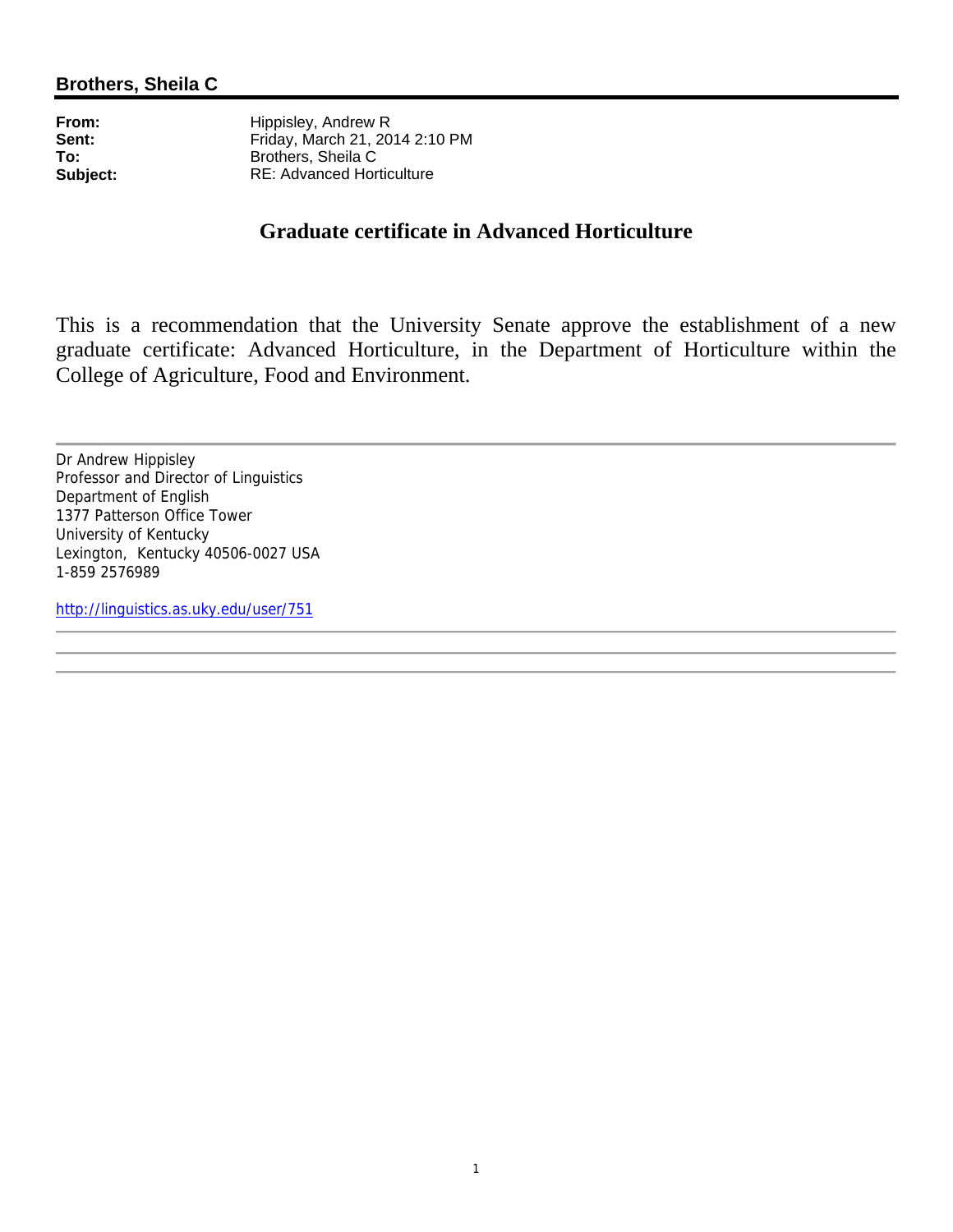

## **UNIVERSITY OF KENTUCKY**

**College of Agriculture**

**Robert L. Geneve, Professor**

*Department of Horticulture 401b Plant Science Building Lexington, Kentucky 40546-0091 Phone: (859)257-8610 FAX: (859)257-2859 E-mail Rgeneve@uky.edu*

June 19, 2012

Graduate Curriculum Committee,

Included are the documents to initiate a Graduate Certificate in Advance Horticulture. All coursework in the Certificate will be offered via distance learning. The concept of an Advanced Horticulture Certificate was developed by faculty from five Universities participating in AG\*IDEA, an affiliate of the Great Plains IDEA consortium. Great Plains AG\*IDEA is a national consortium of universities offering programs and courses in agriculture disciplines. The University of Kentucky is a member of this Consortium. Additional information about the Consortium can be found at<http://www.gpidea.org/>

The Consortium requires the participating faculty to prepare a business plan for the proposed Certificate that includes identification of the target audience, learning objectives, syllabi for the selected coursework and a program evaluation plan. This plan has been accepted by the Great Plains IDEA consortium and was initiated in Spring 2012. In Spring 2012, UK finalized the administrative agreements with the Great Plains IDEA consortium that has allowed for the current submission to initiate an Advance Horticulture Graduate Certificate.

In order to make this process seamless for participating UK students, each course available in the Certificate program will be assigned a UK course name and number regardless of the University affiliation of the instructor for that course. Each proposed course will be evaluated for approval through the usual University of Kentucky system for new graduate courses. Students will register for classes under the UK course number and pay tuition to the UK registrar at the Consortium rate. The Consortium Common Price for the 2012-2013 academic year is \$485 per graduate credit hour. Course fees will be shared between the resident University (12.5%), the instructor's University (75%), and the Great Plains IDEA consortium (12.5%).

It is envisioned that there will be interest in the Advanced Horticulture Certificate in three targeted audiences. First, there is a population of County Extension personnel with a need and interest in attaining a M.S. degree. The Certificate program can act as the first step in this process by offering distance learning coursework in their discipline that they can complete off-campus. The Advanced Horticulture Certificate coursework is compatible with the newly initiated Integrated Plant and Soil Science graduate program, which could be completed with additional on-campus courses and research activities.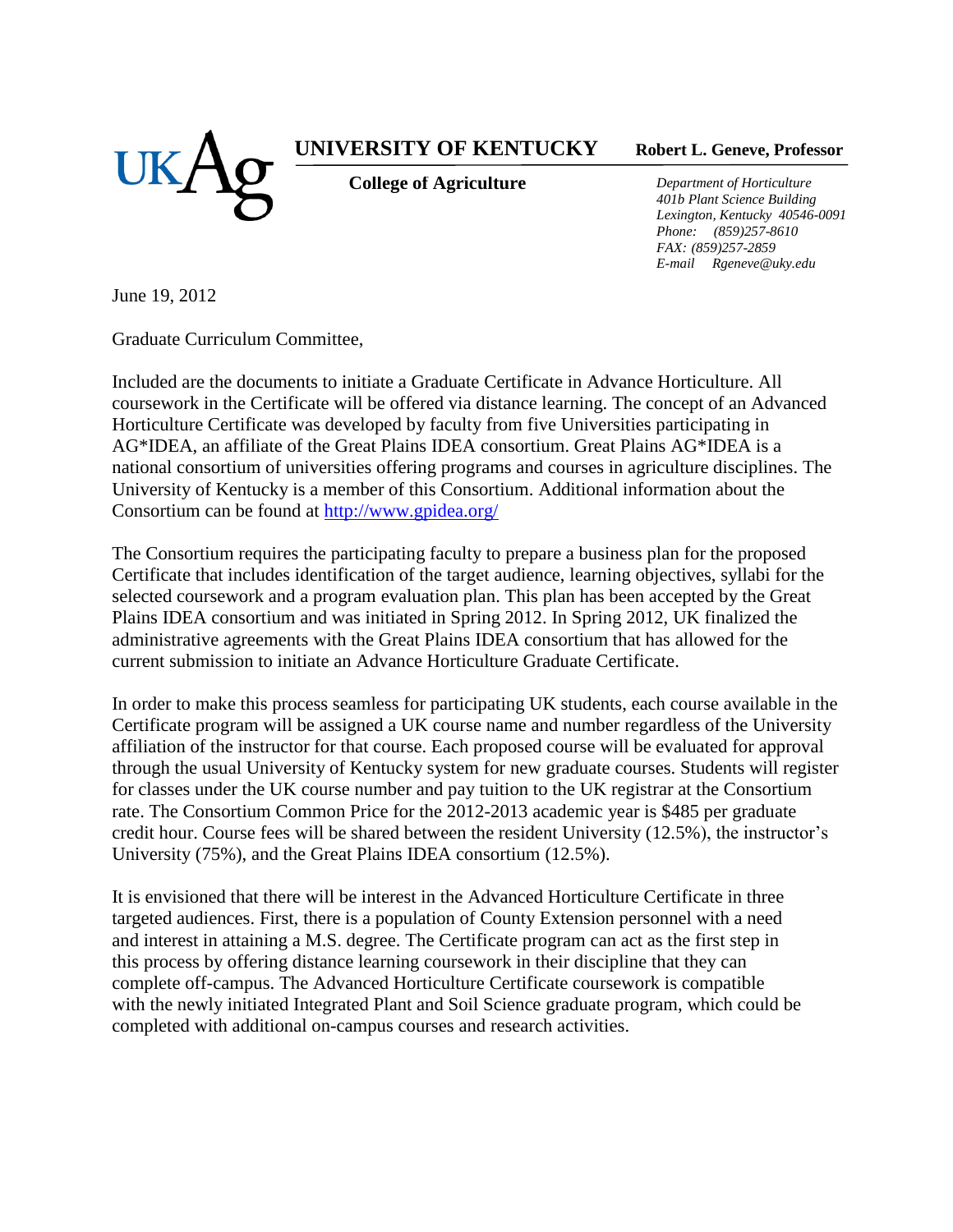A second population of students that might be attracted to the Certificate program are industry professionals interested in advanced Horticulture training or a mechanism to stay current in their field.

The third group might include a population of students that would not normally participate in graduate education. An example of this group might be the large population of Master Gardener graduates that have the time, interest and enthusiasm for attaining advanced training in Horticulture.

Sincerely,

R Geneve

Robert Geneve, Professor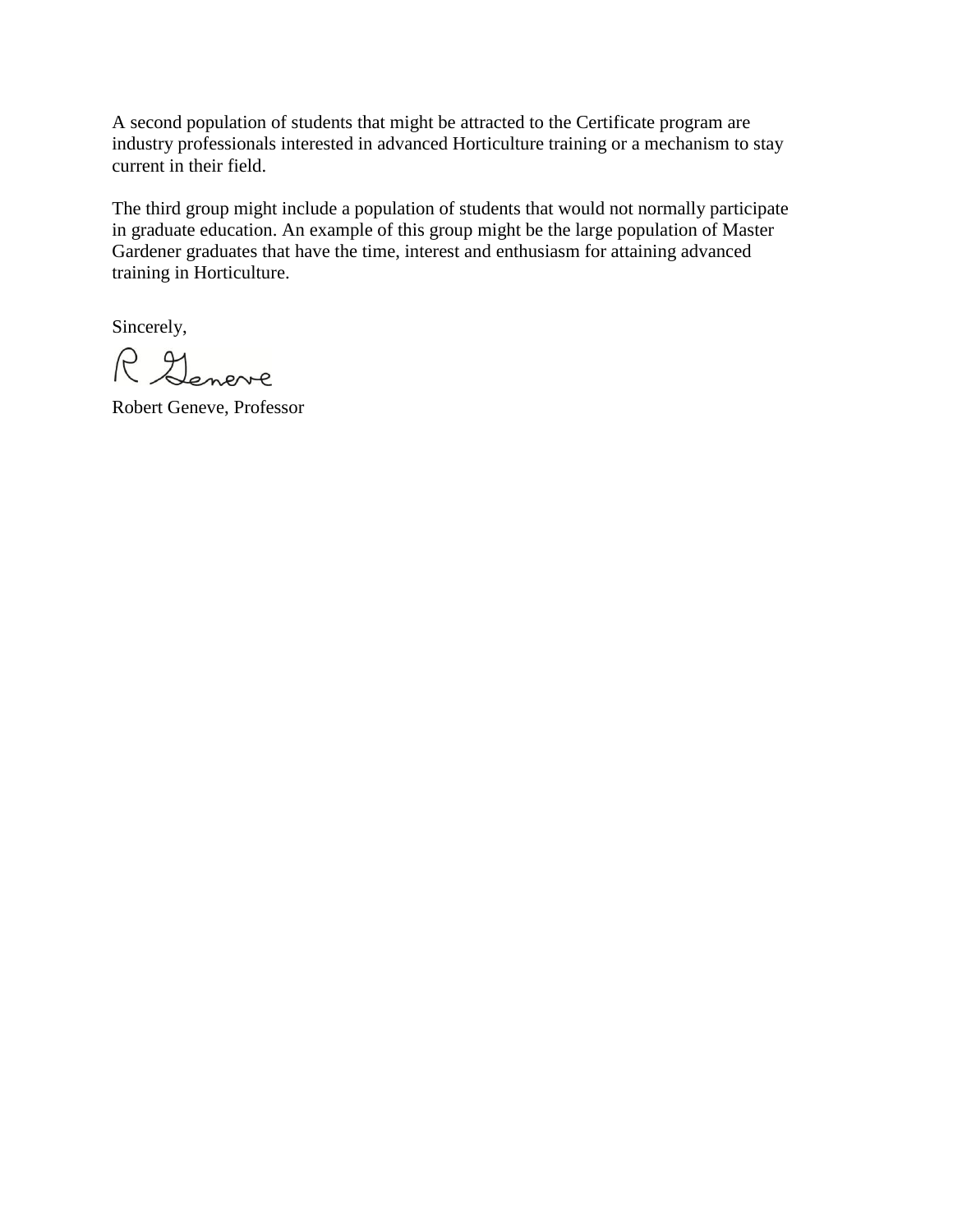# University of Kentucky Graduate Certificate Program Application Form

*Please use this application form as a guide for your Certificate Program proposal.*

**Name of Proposed Certificate Program:** Advanced Horticulture

**Sponsoring Academic Unit:** Department of Horticulture

**Administering Unit, if different:** 

**Primary Contact Name:** Robert Geneve

**Campus Address :** 401b Plant Science Building

the Department Plant and Soil Sciences.

**Phone Number:** 257-8610 **Email:** rgeneve@uky.edu

**First Term the Certificate Would be Offered:** Spring 2013

**1. Describe the Certificate Program and provide a statement of educational objectives and learning outcomes.** 

The Certificate in Advanced Horticulture provides students with the basic knowledge and skills required to master advanced practices and principles in horticulture. The program provides courses that cover a broad overview of horticultural production including nursery, greenhouse, edible food crop production as well as coursework in horticultural business management. Production courses are balanced with basic coursework in plant physiology, nutrition, and irrigation science to provide students with an excellent foundation for a horticultural management position, teaching, or graduate school. Specific learning outcomes include: a) A proficiency in advanced principles and practices in horticultural production. b) A fundamental understanding of the basic plant physiology associated with horticultural production. c) A proficiency in the principles of horticultural business management.

- **2. Include a statement about the need for such a Certificate Program, and specifically why there is a need to offer this certificate at the University of Kentucky.**  The Advanced Horticulture Certificate is opportunity for Master Gardeners, Vocational teachers, Extension agents and commercial growers to broaden their knowledge base in horticulture and advance their employment opportunities. It would also provide the initial step toward pursuing a graduate degree in the Integrated Plant and Soil Science program offered at the University of Kentucky collaboratively by the Department of Horticulture and
- **3. Describe the demographics of the target student population for the Certificate Program. Double click each box that applies and describe the intended audience.**

**Graduate Students Professional Students: Degree-seeking, Matriculated Students Non-Degree-Seeking Students**

*Completed and approved applications should be submitted to: Dean of the Graduate School, University of Kentucky*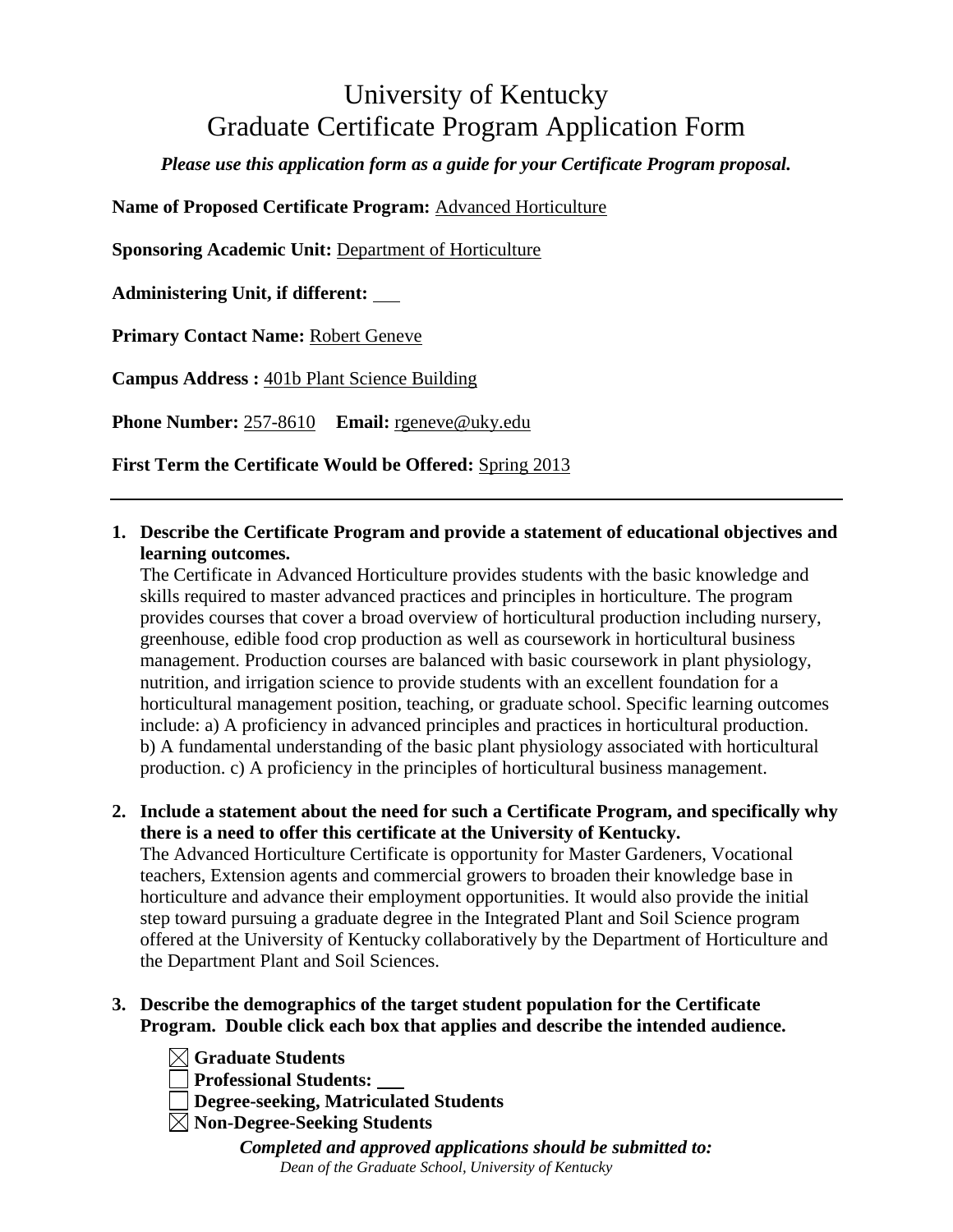**4. Provide specific courses and other requirements for the Certificate Program. Separate listings of courses may be included with the proposal.**

The Advanced Horticulture Certificate requires 15 credit hours from the following list of courses:

PLS 630 Environmental Nursery Production (3 cr.) Spring PLS 631 Advanced Arboriculture (3 cr.) Fall PLS 632 Floral Crops Production (2 cr.) Spring PLS 633 Viticulture (3cr.) Spring PLS 634 Interior Plantscaping (3 cr.) Spring PLS 635 Herbaceous Perennials and Grasses (3 cr.) Fall PLS 636 Business Management of Horticulture Enterprises (3 cr.) Spring and Fall PLS 637 Plant Nutrition and Nutrient Management (3 cr.) Spring and Fall PLS 638 Plant Physiology (3 cr.) Fall PLS 639 Water Issues in Land and Landscape (3 cr.) Spring PLS 640 Advanced Topics in Plant Propagation (3 cr.) Fall PLS 641 Plant Water Relations (3 cr.) Spring PLS 643 Advanced Greenhouse Crop Production (4 cr.) Spring

### **5. Provide a statement on the relationship of the Certificate Program to degree programs within the unit(s), if any.**

Students completing the Advanced Horticulture Certificate could use a portion of these credits towards completion of a M.S. degree in the Integrated Plant and Soil Science program offered at the University of Kentucky collaboratively by the Department of Horticulture and the Department Plant and Soil Sciences.

**6. Will the Certificate Program be offered jointly with another university? If yes, describe the relationship with the joint unit.**

The Advanced Horticulture Certificate is an approved program through AG\*IDEA, which is the agricultural section of the Great Plains IDEA Interactive Distance Education Alliance. The University of Kentucky is a participating member institution of this organization. The institutions participating in the Horticulture section of AG\*IDEA include Kansas State University, North Carolina State University, Texas Tech University , University of Nebraska-Lincoln, and the University of Kentucky.

- **7. Will the Certificate Program be offered on campus, as a distance education program, or a combination? Describe any distance education components in detail.** The Advanced Horticulture Certificate includes only distance education courses that have been approved at each of the originating Universities.
- **8. Describe the admissions criteria and process in detail. Differentiate between processes for degree-seeking students and non-degree-seeking students, where applicable.** Potential student apply through the normal UK Graduate School admission process pertaining to certificate programs. The Advanced Horticulture Certificate does not require a GRE score for admission. It is recommended that students have a minimum of a 3.0 undergraduate GPA, but students may be admitted on a provisional basis after evaluation by the program Director.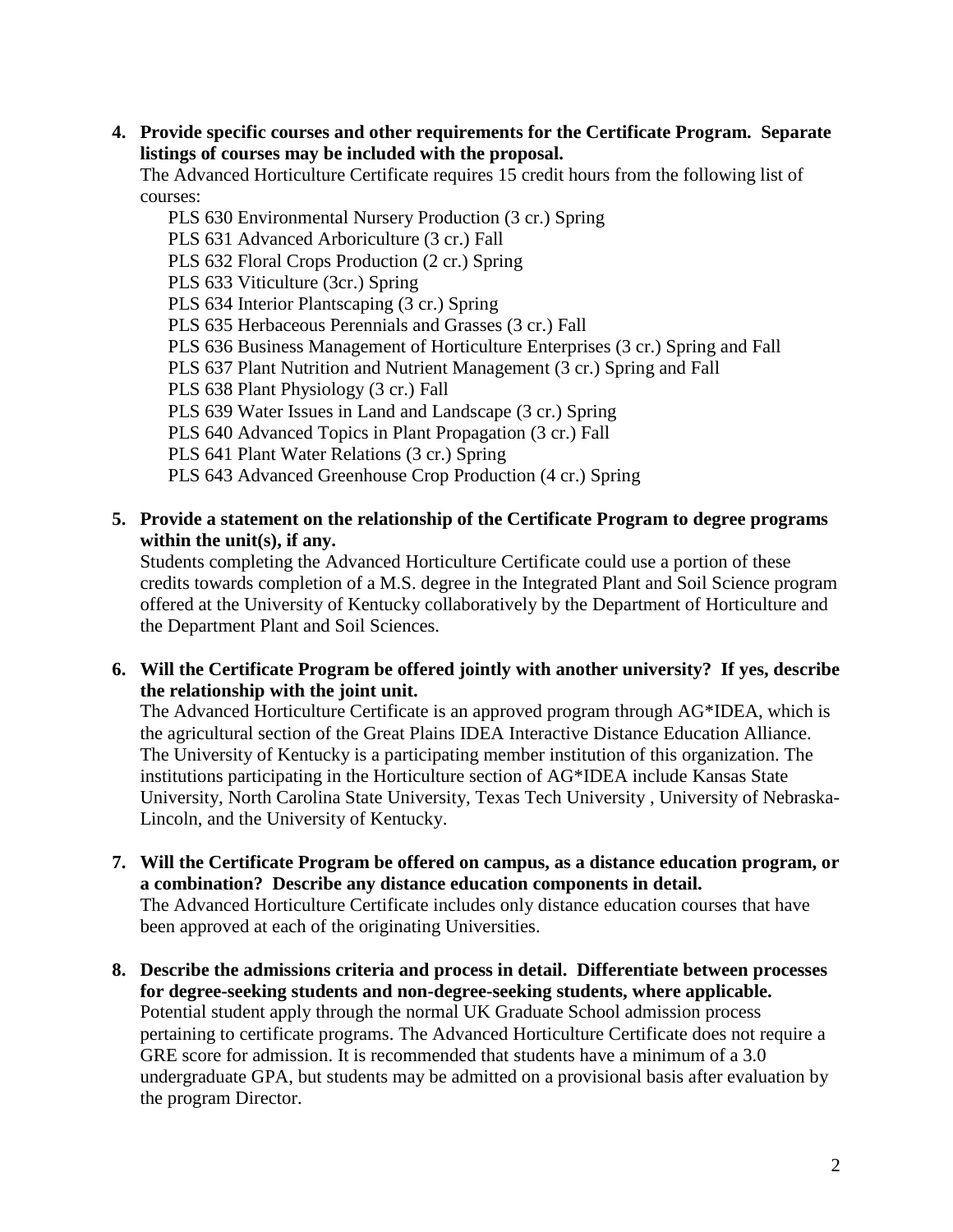- **9. Provide a projection of the Certificate Program's financial plan. Include the impact on campus resources, such as classrooms and instructional faculty/personnel. Also include plans for tuition and billing, if separate from standard rates across schools.** Students apply and are admitted at one university (UK); enroll in all courses at that university; and graduate or receive a certificate from that university. The online courses are taught by the best faculty in the discipline from several universities within the consortium. Students in the Advanced Horticulture Certificate pay tuition through the regular UK tuition process at a common credit hour price set by the Great Plains IDEA Interactive Distance Education Alliance. The tuition revenue is split between UK, the course offering institution, and Great Plains IDEA Interactive Distance Education Alliance as stipulated in the agreement between UK and the Alliance. The common price for the 2012-2013 academic year (fall, spring and summer) is \$485 per graduate credit hour. Campus resources would include a Great Plains IDEA Interactive Distance Education Alliance Campus Coordinator responsible for interaction between UK and the Alliance. A faculty member from the Department of Horticulture will serve as the advisor for admitted students. It is expected that the majority of students participating in the Certificate program would not be on campus and therefore, not requiring additional campus resources.
- **10. List all faculty members who will be responsible for planning and participating in the Certificate Program. Programs are encouraged to provide advising for students through the identification of one faculty member as the Director of the Certificate.** There is a Horticulture Coordinating Committee with members from the participating Universities that meets on a regular basis (monthly) via conference call. This committee was responsible for submission of the business plan for Certificate approval by Great Plains IDEA Interactive Distance Education Alliance. The Horticulture Coordinating Committee functions under the Faculty Rules for the Horticulture Inter-Institutional Graduate Certificate's Program that has been accepted by the participating institutions. The Director of the Advanced Horticulture Certificate will be a faculty member from the Department of Horticulture. The initial Director will be Robert Geneve who has been the representative from UK on the coordinating committee.

#### **11. Describe the evaluation plans for the Certificate Program.**

A detailed evaluation process was required as part of the business plan provided in the Certificate proposal to the Great Plains IDEA Interactive Distance Education Alliance. The Alliance will be responsible for conducting a pre and post evaluation to participating students and the Horticulture Coordinating Committee is responsible for modification of the evaluation forms and implementation of any changes to the Certificate based on the student evaluations.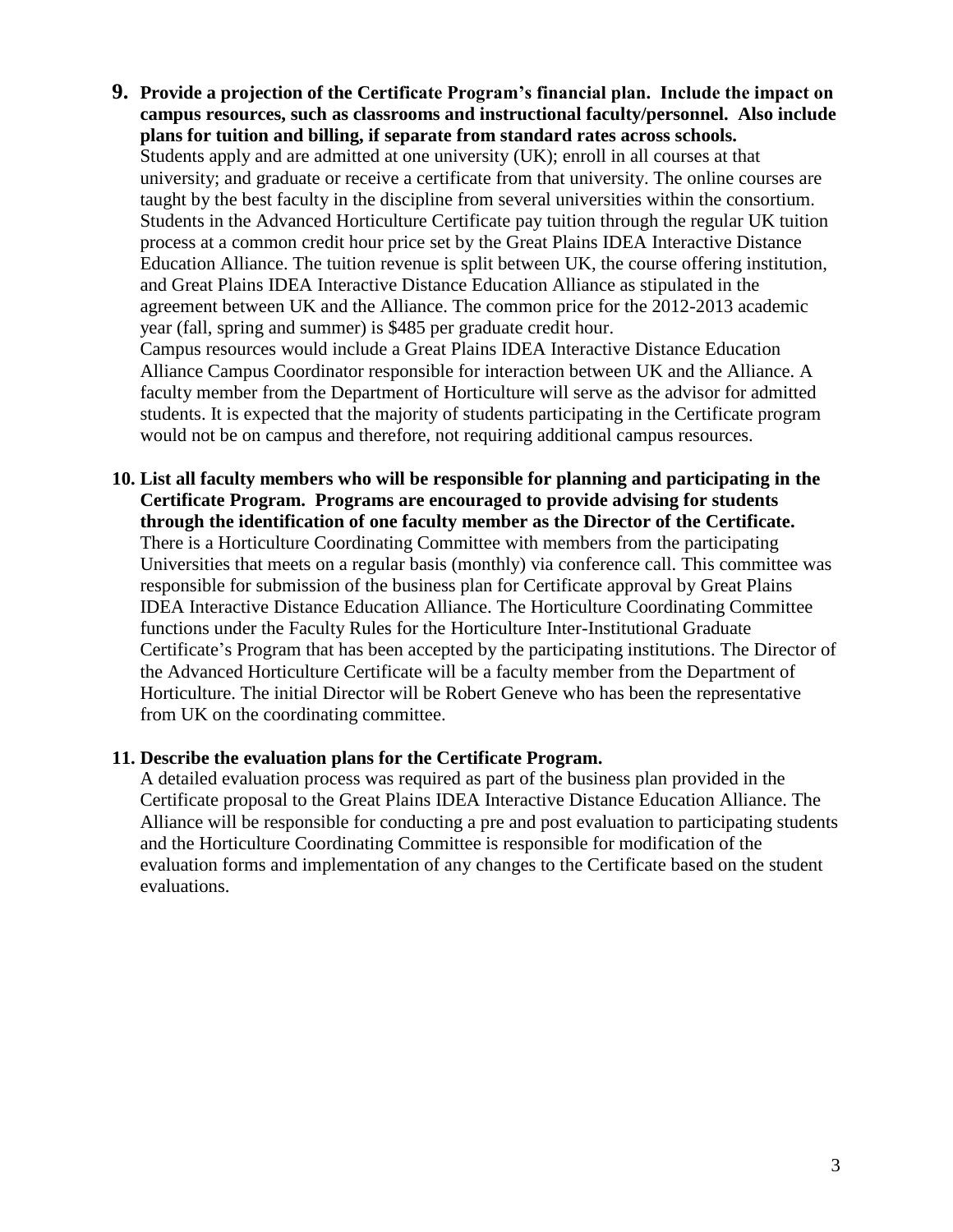Program Personnel for the Horticulture Faculty excerpted from our Faculty Handbook for AGIDEA

*Alliance Program Liaison to a Program Initiative or Academic Program*. The Alliance Board appoints at least one Administrative Liaison from among the board to advise and support the Horticulture faculty and to ensure that the faculty adheres to the policies and procedures established by the Great Plains IDEA. The Administrative Liaison supports the program faculty in curriculum construction, course development, teaching assignments and rotations, and any other applicable Great Plains IDEA policies and procedures and bylaws.

*Faculty Program Chair*. The program faculty selects a Faculty Program Chair from the horticulture faculty across the participating institutions, and organizes a leadership succession plan.

The Faculty Program Chair serves for a one-year term. This will rotate among the faculty whose institutions offer the certificates. The Faculty Program Chair is responsible for leading the faculty in the development of the Program Initiative Business Plan, the curriculum development, course titles and schedule of offerings. The Program Initiative/Academic Faculty Program Chair shall work in conjunction with the Administrative Liaison to the Board of Directors of the Alliance.

The specific responsibilities of the Faculty Program Chair includes the following:

- Act as point of first contact for the Administrative Liaison to the Horticulture program
- Lead meetings of the horticulture faculty
- Facilitate curriculum development
- Manage course rotation
- Address issues of program administration
- Update faculty handbook as appropriate
- Schedule faculty meetings as determined in this manual
- Prepare agendas for faculty meetings and meetings of the Institutional Representatives.
- Coordinate student learning outcomes and assessments of student satisfaction.

*Institutional Representative*. Each participating institution has one faculty member designated as the coordinator of the program for that institution. Each institution determines how that person is selected to fulfill these responsibilities.

Responsibilities of the Institutional Representative may include the following:

- Coordinate the program at the institution.
- Represent the faculty at that institution at meetings not requiring faculty attendance.
- Oversee student admissions.
- Other responsibilities as defined by the institution.
- Serve as advisors to the students enrolled at their home institution and evaluate student transcripts for equivalencies.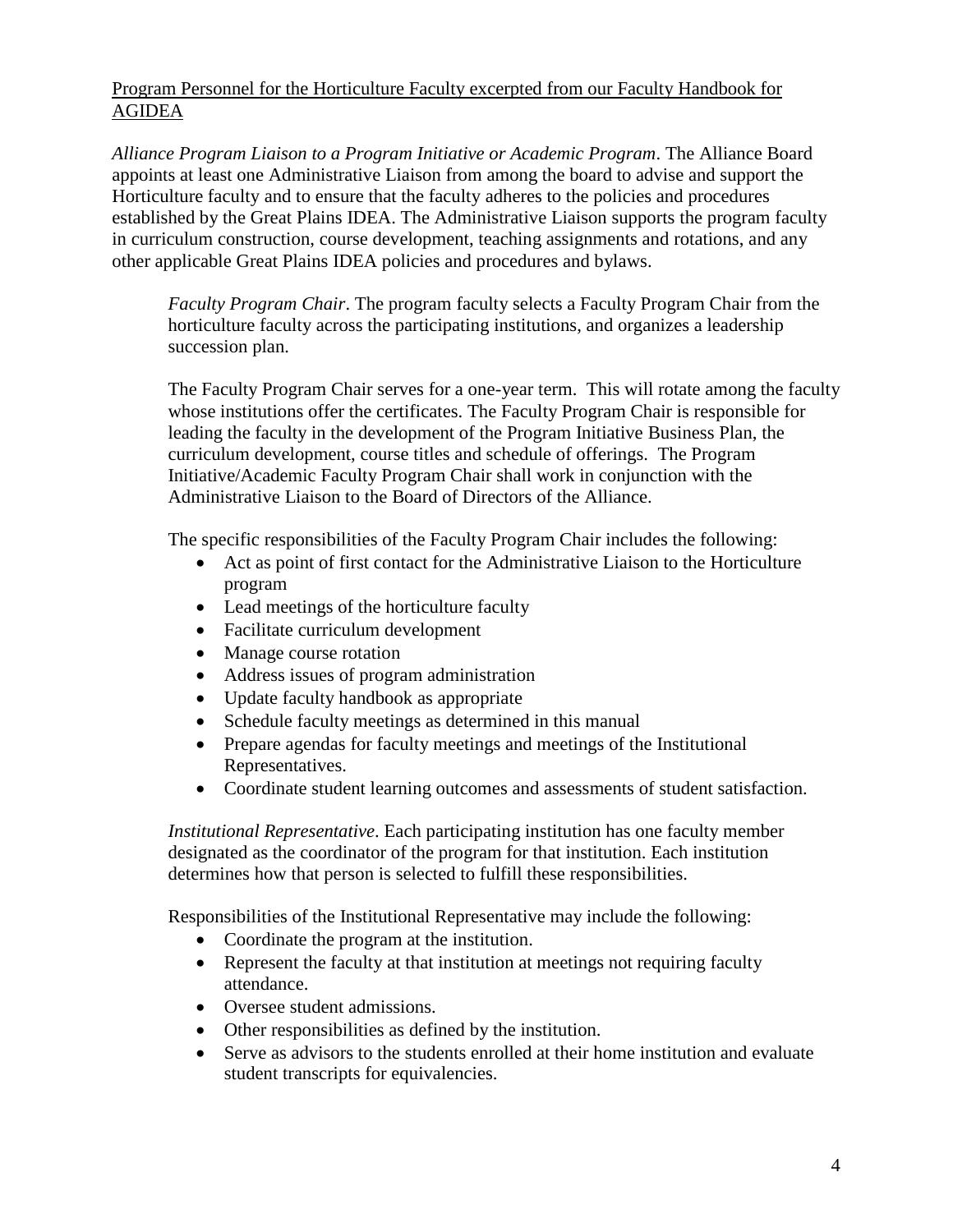*Program Faculty*. Program faculty are those teaching any of the required Horticulture courses. Faculty must be approved as graduate faculty appropriate to their home institution.

Responsibilities of program faculty may include the following:

- Monitor the quality of course delivery and recommend changes when and where needed.
- Adhere to the professional integrity expected at their home institution in teaching and serving students
- Teach program coursework.
- Provide students with opportunities to evaluate courses using Student Learning Outcomes and commonly accepted assessment practices.
- Advise students.

#### **Meetings**

*Annual Faculty Meeting:* The Faculty Program Chair will schedule and organize, in consultation with the Administrative Liaison, a periodic faculty meeting. This meeting could be held at the same location as and at the same time as the American Society for Horticultural Science annual, or the meeting of the Great Plains IDEA, or on-line via a teleconferencing program.

*Conference Calls:* The Great Plains IDEA Lead Institution will support conference calls to conduct affairs between the annual face-to-face meetings.

*Special Meetings:* The Faculty Program Chair, in consultation with the Administrative Liaison and/or other Horticulture faculty, shall determine when special meetings are to be called. Special meetings of Institutional Representatives or of the Horticulture faculty may be held. The Faculty Program Chair will give notice in writing or via e-mail to each Institutional Representative at least 30 days in advance of the meeting. In no cases should a special meeting be held in which decisions will be made that affect the content, structure, or general administration of the program without a proper notice of the meeting being given to all institutions participating in the Horticulture program. Special meetings may be held in person or through telecommunications.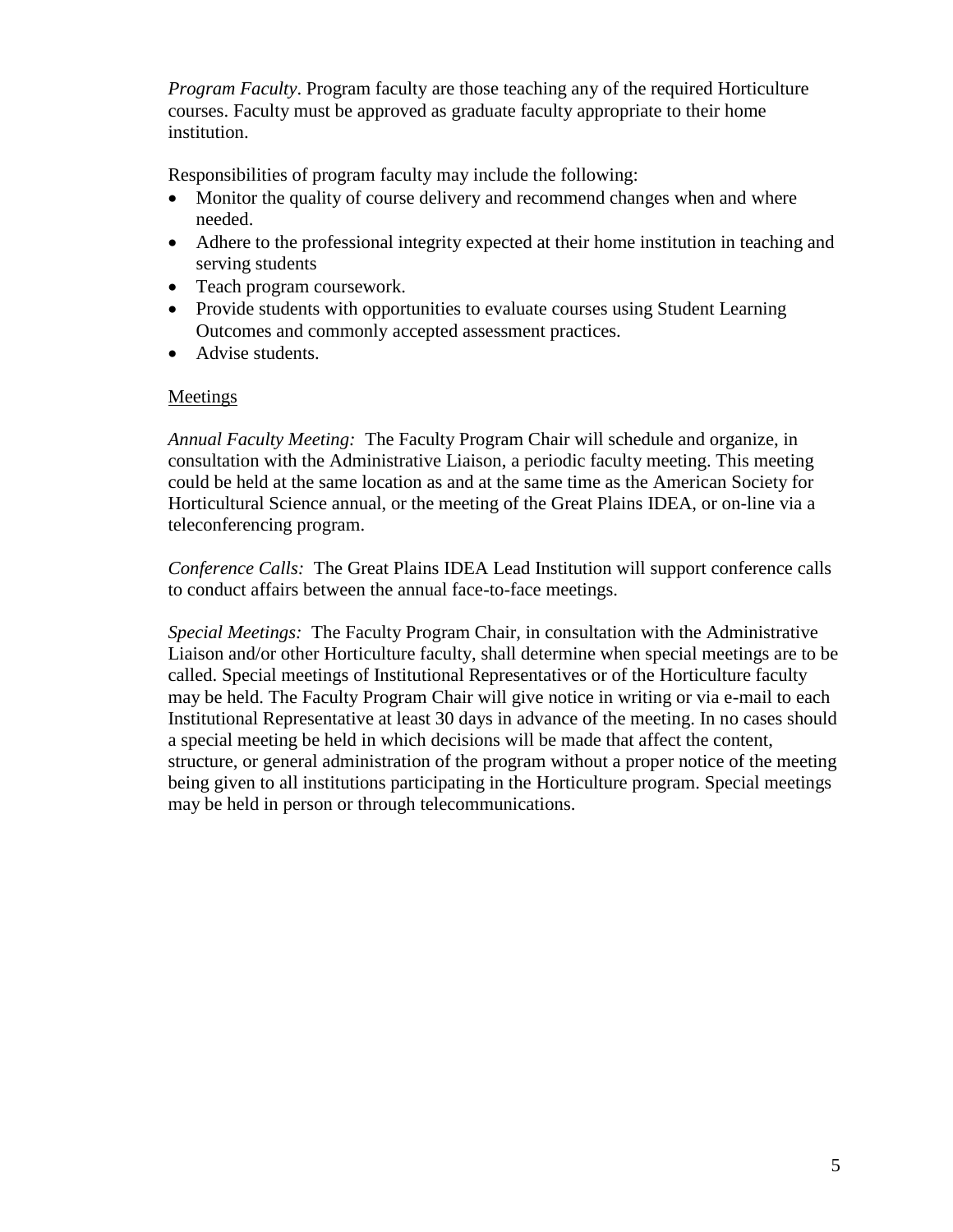

Robert L. Houtz, Professor  $\begin{tabular}{c} \textbf{ROUETL} & \textbf{F-OUFCS} & \textbf{PCS} & \textbf{OCS} \\ \hline \textbf{Carin}, Department of Horizontalance \\ \textbf{Planch (Pipsology)} \\ \textbf{Molecular Biology} \\ \textbf{No decimal Science} \\ \textbf{Notically} \\ \textbf{A-318} \\ \textbf{A gradient Biology} \\ \textbf{Dysimess:} \ (859) \; 257-1982 \quad \textbf{Fac:} \ (839) \; 257-2859 \end{tabular}$ e-mail: rhoutz@uky.edu

April 1, 2013

Dr. Robert L. Geneve, Professor Department of Horticulture University of Kentucky 401B Plant Science Building Lexington KY 40546-0312

Dear Dr. Geneve:

This letter is to communicate to you and others the official outcome of the recent discussion at our faculty meeting on Friday, March 29<sup>th</sup> at 2:00 PM in S-301 Ag. Sci. North in regard to your efforts on the Horticulture Graduate Certificate Program. All official faculty were either physically present or connected by Skype. The vote was recorded by the Chair at  $\sim$ 2:15 PM and was unanimous in support of you moving the program forward.

Sincerely,

filt 1. Hitz

Digitally signed by Robert L. Houtz<br>DN: cn=Robert L. Houtz, - o-University of Kentucky,<br>
ou-Horticulture,<br>
email-rhoutz@uky.edu, c=US<br>
Date: 2013.04.01 15:04:20 -04'00'

Robert L. Houtz, Professor and Chair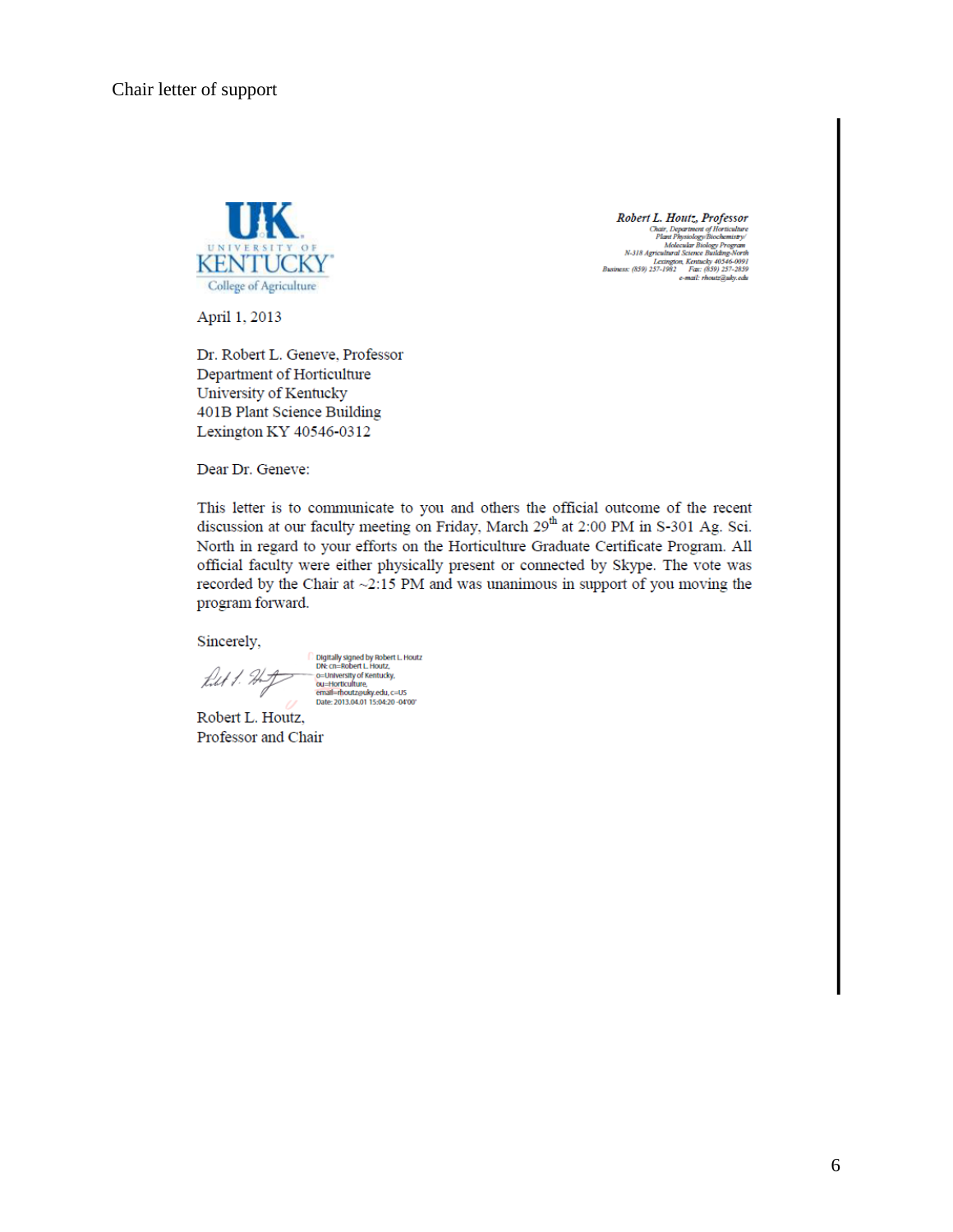# **AG\*IDEA Horticulture Business Plan**

#### *Assessment Plan*

Assessment strategies for the Horticulture Graduate Certificate programs.

The Horticulture Graduate Certificate program will be assessed based on the program's ability to recruit and retain students, the time required to complete a Certificate program and the level to which students meet the program's learning outcomes.

Data to assess the Certificate program will be collected from a number of sources including:

- 1. Student demographics. These will include student numbers, retention, and time to complete a Certificate.
- 2. Student achievement in key coursework related to student learning outcomes. See attached curriculum map for the courses that address each learning objective.
- 3. Periodic student surveys. Students will be asked to complete two surveys that will help evaluate program effectiveness and perceived learning. One survey will be conducted as they enter the Certificate program and a second after they complete the Certificate. Draft surveys are attached.

Student learning outcomes for the Horticulture Graduate Certificate program include the student's ability to attain:

- 1. A proficiency in advanced principles and practices in horticultural production.
- 2. A fundamental understanding of the basic plant physiology associated with horticultural production.
- 3. A proficiency in the principles and practices of horticultural pest management.

Program assessment targets for the first five years of the program:

- 1. Student numbers should increase by 15% each year.
- 2. Student retention rate should be >85%.
- 3. Average time to complete a Certificate should be < three years.
- 4. At least 75% of students will achieve a B grade or better in key coursework related to student learning outcomes.
- 5. At least 85% of students will agree that their coursework has made them better able to communicate horticultural principles with others in their field.
- 6. At least 85% of students will agree that their coursework has made them better prepared to solve problems they might encounter in the work place.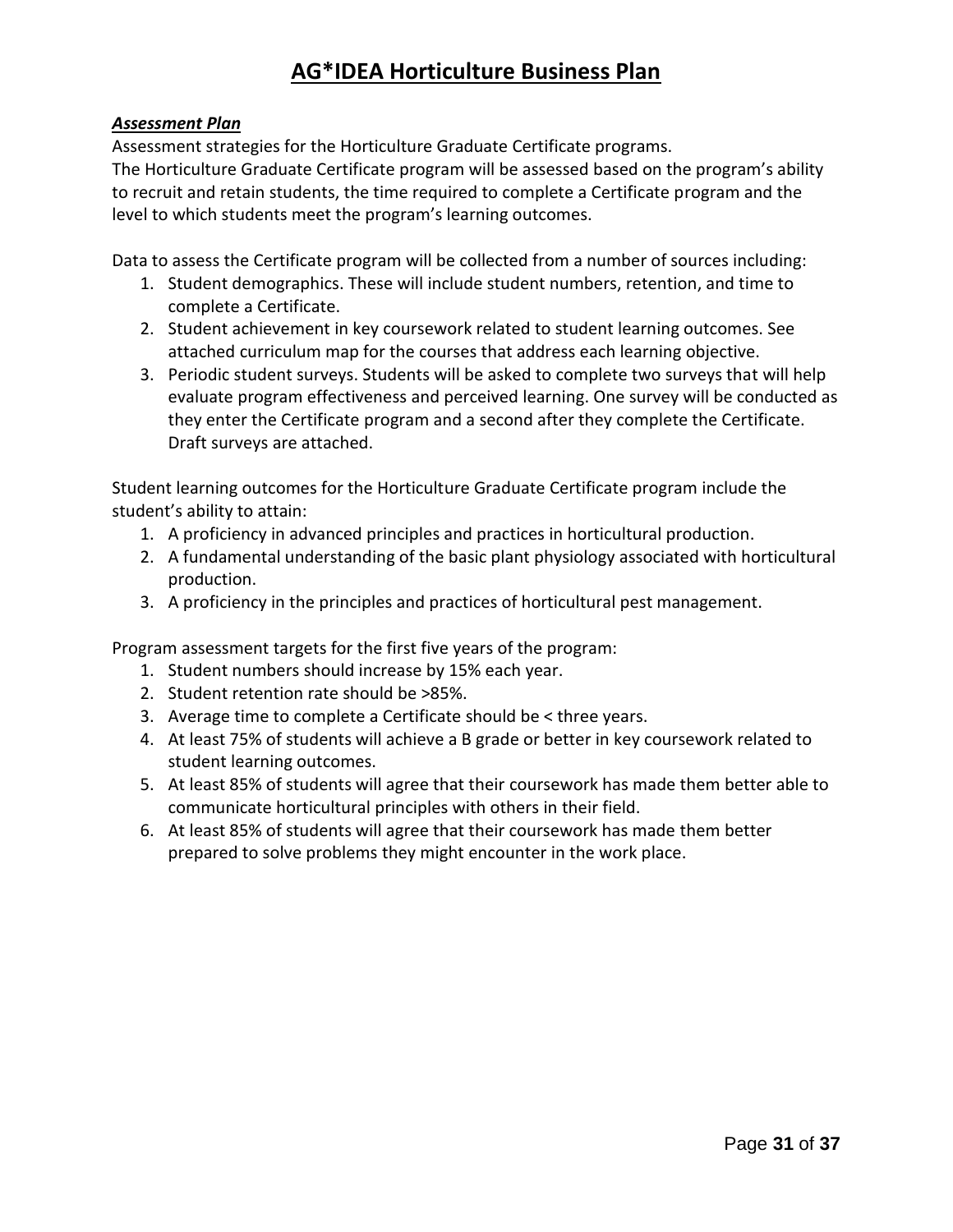# **AG\*IDEA Horticulture Business Plan**

### **Initial Survey for Students completing a Horticulture Certificate program**

1. Check those areas that apply.

| Why have you chosen to pursue a<br>a. | To prepare for graduate school.                                         |
|---------------------------------------|-------------------------------------------------------------------------|
| Horticulture Certificate?             | To be more knowledgeable and competitive<br>in my current job.          |
|                                       | To provide a background to change<br>professions.                       |
|                                       | To attain professional continuing education<br>credits.                 |
|                                       | To increase my horticultural education for my<br>own personal learning. |
|                                       | Other $-$                                                               |

2. Select the degree to which you agree or disagree with the following statements:

|    |                                             | Strongly     | Somewhat     | Somewhat  | Strongly  |
|----|---------------------------------------------|--------------|--------------|-----------|-----------|
|    |                                             | Disagree (1) | Disagree (2) | Agree (3) | Agree (4) |
| a. | You feel that you have the basic scientific |              |              |           |           |
|    | and technical skills in horticulture you    |              |              |           |           |
|    | need for your career.                       |              |              |           |           |
| b. | You feel that you are able to               |              |              |           |           |
|    | communicate horticultural principles        |              |              |           |           |
|    | with others in your field.                  |              |              |           |           |
|    | c. You feel comfortable making              |              |              |           |           |
|    | horticultural recommendations to others     |              |              |           |           |
|    | related to plant pest management.           |              |              |           |           |
| d. | You feel prepared to solve horticultural    |              |              |           |           |
|    | problems you might encounter in the         |              |              |           |           |
|    | work place.                                 |              |              |           |           |
| e. | You feel comfortable making                 |              |              |           |           |
|    | horticultural recommendations to others     |              |              |           |           |
|    | related to plant pest management.           |              |              |           |           |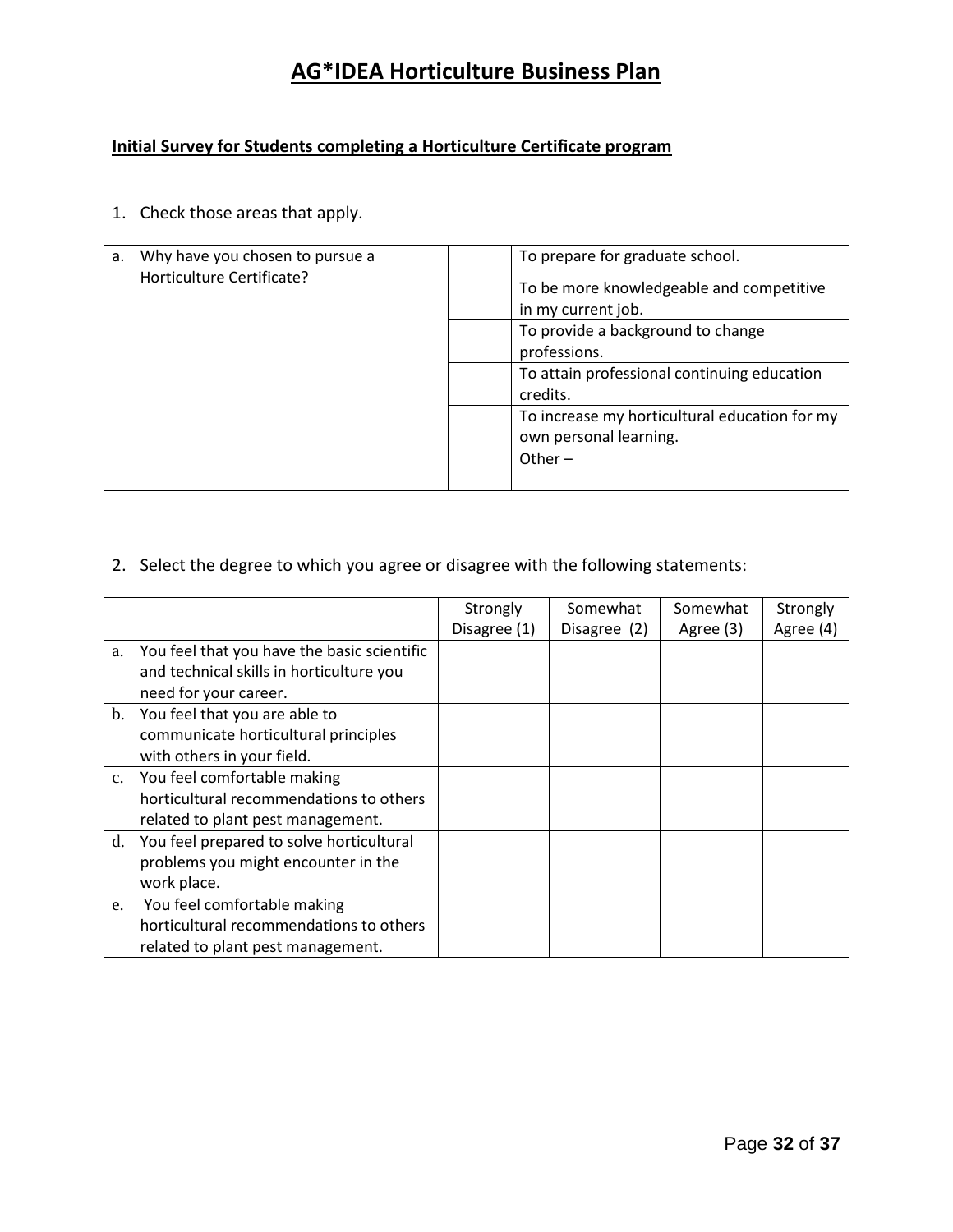# **AG\*IDEA Horticulture Business Plan**

#### **Exit Survey for Students completing a Horticulture Certificate program**

1. Select the degree to which you agree or disagree with the following statements:

|    |                                            | Strongly     | Somewhat     | Somewhat  | Strongly  |
|----|--------------------------------------------|--------------|--------------|-----------|-----------|
|    |                                            | Disagree (1) | Disagree (2) | Agree (3) | Agree (4) |
| a. | Your coursework has provided you with      |              |              |           |           |
|    | the basic scientific and technical         |              |              |           |           |
|    | horticultural skills you will need in your |              |              |           |           |
|    | career.                                    |              |              |           |           |
| b. | Your coursework has made you better        |              |              |           |           |
|    | able to communicate horticultural          |              |              |           |           |
|    | principles with others in your field.      |              |              |           |           |
| c. | You feel comfortable making                |              |              |           |           |
|    | horticultural recommendations to others    |              |              |           |           |
|    | related to plant pest management.          |              |              |           |           |
| d. | Your coursework has made you better        |              |              |           |           |
|    | prepared to solve problems you might       |              |              |           |           |
|    | encounter in the work place.               |              |              |           |           |
| e. | Your learning experience with the          |              |              |           |           |
|    | distance learning format used for this     |              |              |           |           |
|    | Horticulture Certificate program was       |              |              |           |           |
|    | comparable to a traditional in-classroom   |              |              |           |           |
|    | experience.                                |              |              |           |           |
| f. | You would recommend the Horticulture       |              |              |           |           |
|    | Certificate program to other students.     |              |              |           |           |

- 2. Please let us know how you feel about the following questions.
- a. Are there any new courses we should offer to expand your knowledge of horticulture and help prepare you for your career?
- b. Provide any suggestions for improvement for the Horticulture Certificate program.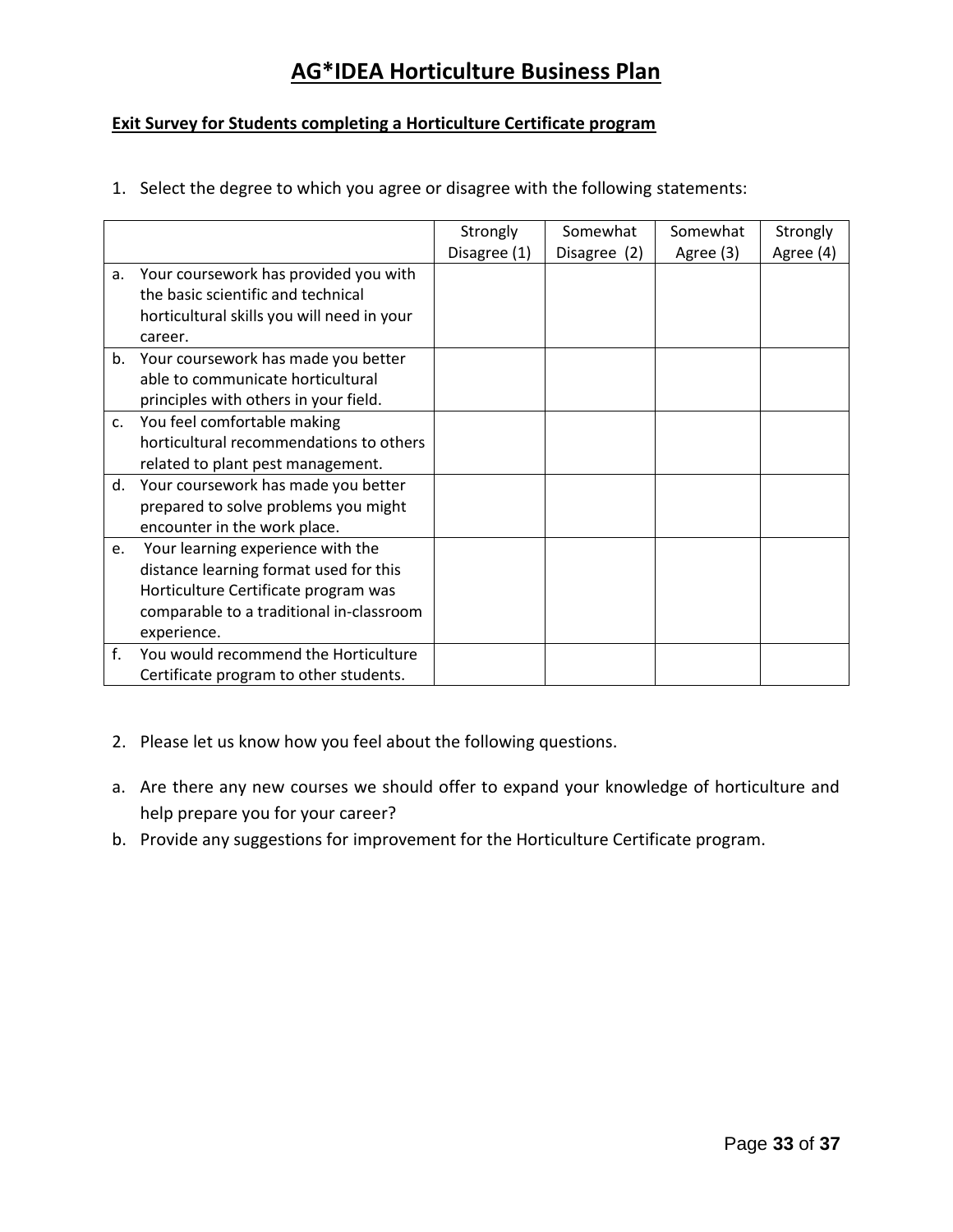Demonstrate proficiencies and advanced practices and principles in horticultural production. Demonstrate an understanding of the basic plant physiology associated with horticultural production.

Demonstrate a proficiency in the practices and principles of pest management.

Core courses Plant Nutrition **Business Management of Hort Enterprises** Plant Physiology Plant Water Relations Floral Crops production **Environmental Nursery Production** Arboriculture

 $\hat{Z}$ 

Elective courses **Environmental Stress Physiology** Seed Science Advanced Greenhouse Crop Production **Advanced Nursery Management** Fruit Quality General Viticulture Advanced Interiorscaping Herbaceous Perennials and Grasses Turf Disease Management Herbicides / Weed Management Systems Turf and Landscape Weed Management Management of Horticulture Insects **Insect Toxicology** Biological Control of Pests Pesticide Resistance Management Plant Pathology Modified Rootzones Soil Physics Soil Chemistry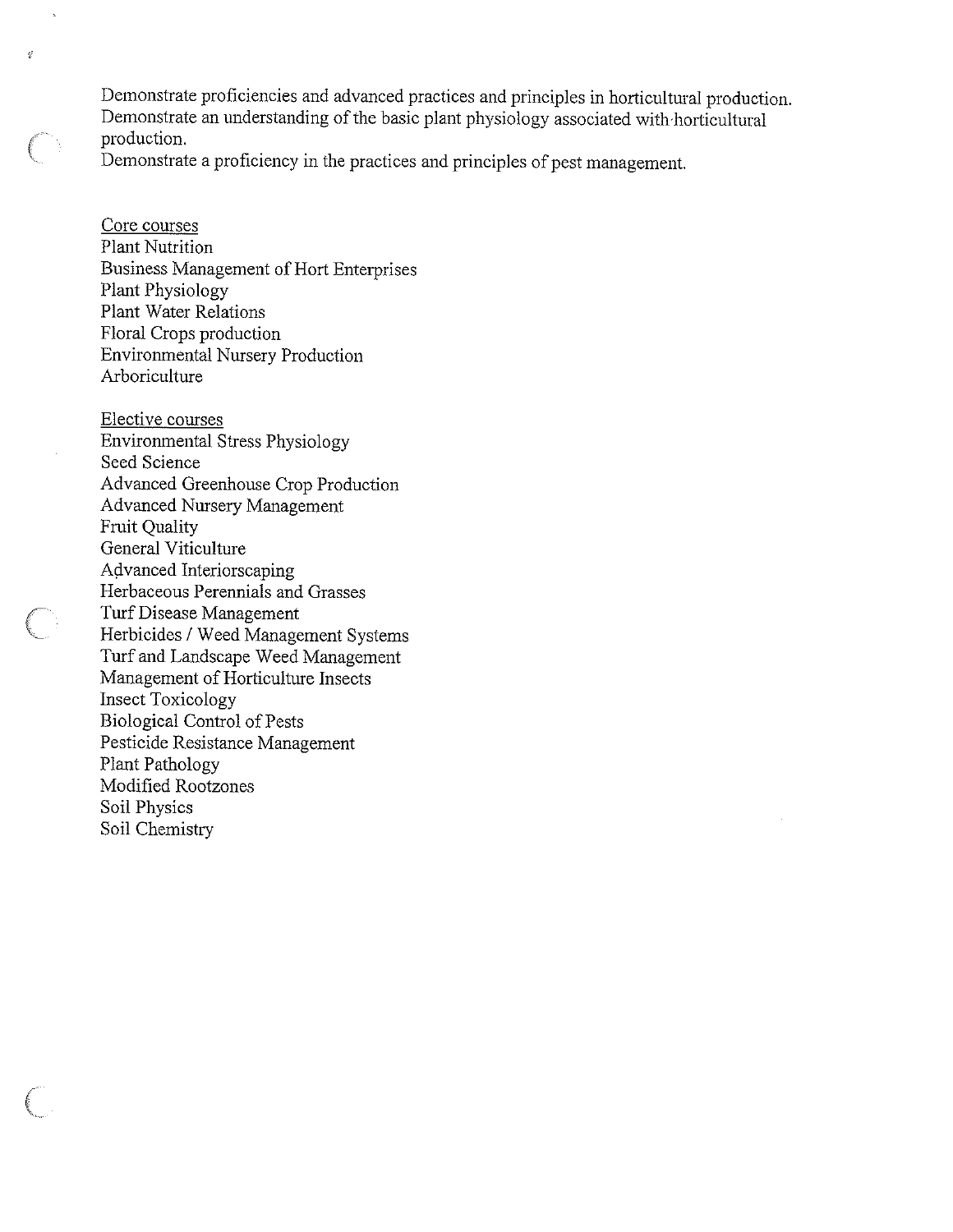# Horticultural Certificates Curriculum Map

|                                                      | Learning Outcomes                                                                                           |                                                                                                                  |                                                                                           |  |  |
|------------------------------------------------------|-------------------------------------------------------------------------------------------------------------|------------------------------------------------------------------------------------------------------------------|-------------------------------------------------------------------------------------------|--|--|
| Courses                                              | Demonstrate<br>proficiencies and<br>advanced practices and<br>principles in<br>horticultural<br>production. | Demonstrate an<br>understanding of the basic<br>plant physiology<br>associated with<br>horticultural production. | Demonstrate a<br>proficiency in the<br>practices and<br>principles of pest<br>management. |  |  |
| Core courses                                         |                                                                                                             |                                                                                                                  |                                                                                           |  |  |
| <b>Business</b><br>Management of<br>Hort Enterprises | $\mathbf{X}% _{0}$                                                                                          |                                                                                                                  |                                                                                           |  |  |
| Plant Physiology                                     |                                                                                                             | $\boldsymbol{\mathrm{X}}$                                                                                        |                                                                                           |  |  |
| <b>Plant Nutrition</b>                               |                                                                                                             | X                                                                                                                |                                                                                           |  |  |
| Plant Water<br>Relations                             |                                                                                                             | $\mathbb{X}$                                                                                                     |                                                                                           |  |  |
| Floral Crops<br>production                           | $\rm X$                                                                                                     |                                                                                                                  |                                                                                           |  |  |
| Environmental<br>Nursery<br>Production               | $\rm X$                                                                                                     |                                                                                                                  |                                                                                           |  |  |
| Arboriculture                                        | $\mathbf{X}$                                                                                                |                                                                                                                  |                                                                                           |  |  |
| <b>Electives</b>                                     |                                                                                                             |                                                                                                                  |                                                                                           |  |  |
| Environmental<br><b>Stress Physiology</b>            |                                                                                                             | X                                                                                                                |                                                                                           |  |  |
| Seed Science                                         |                                                                                                             | $\rm X$                                                                                                          |                                                                                           |  |  |
| <b>Fruit Quality</b>                                 |                                                                                                             | $\boldsymbol{\mathrm{X}}$                                                                                        |                                                                                           |  |  |
| Modified<br>Rootzones                                |                                                                                                             | $\boldsymbol{\mathrm{X}}$                                                                                        |                                                                                           |  |  |
| Advanced<br>Greenhouse Crop<br>Production            | $\rm X$                                                                                                     |                                                                                                                  |                                                                                           |  |  |
| <b>Advanced Nursery</b><br>Management                | $\rm X$                                                                                                     |                                                                                                                  |                                                                                           |  |  |

 $\left( \begin{array}{cc} 0 & 0 \\ 0 & 0 \end{array} \right)$ 

**Contract Contract** 

Í

 $\big($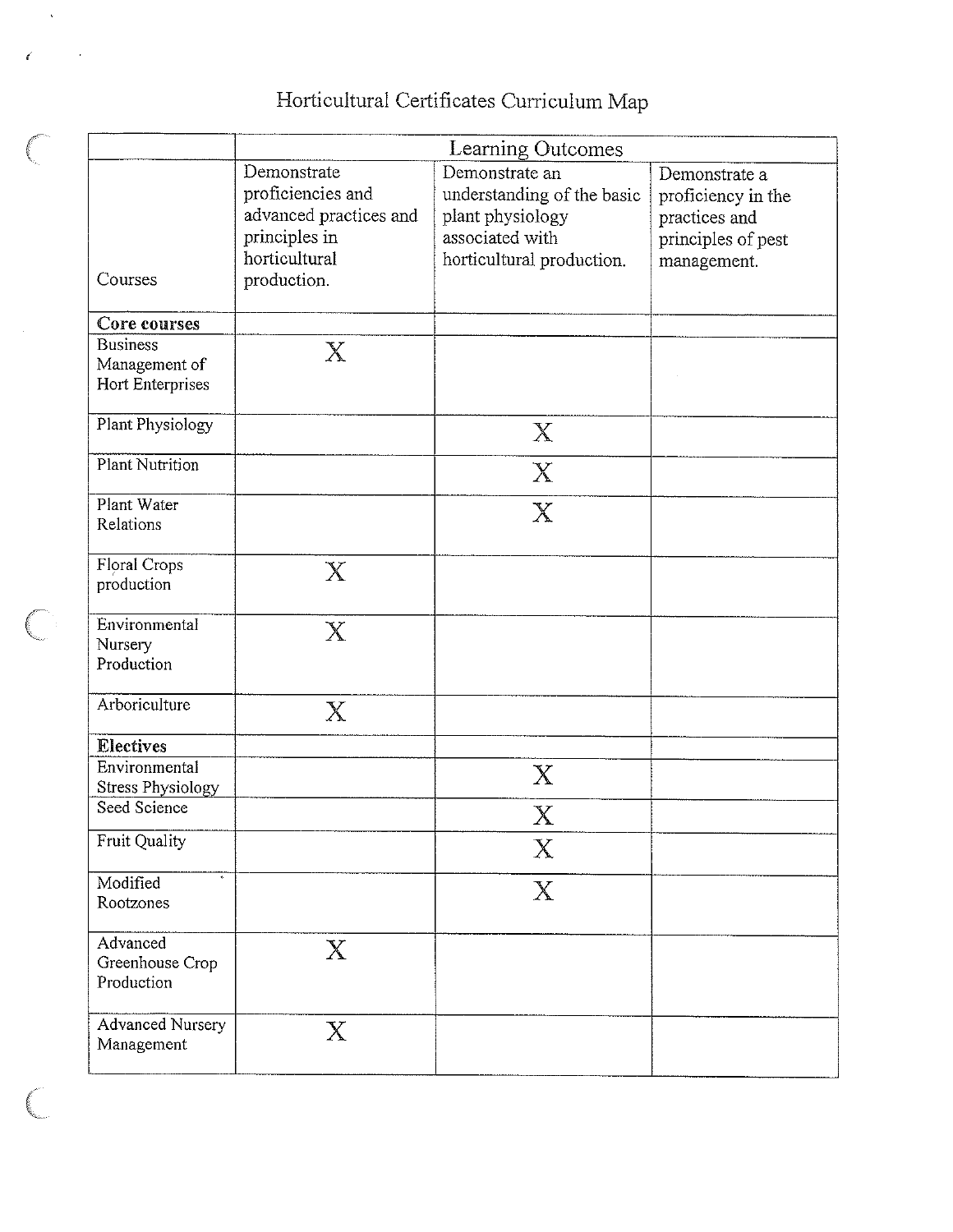| General<br>Viticulture                     | $\mathbf X$      |                           |                           |
|--------------------------------------------|------------------|---------------------------|---------------------------|
| Advanced<br>Interiorscaping                | $\boldsymbol{X}$ |                           |                           |
| Herbaceous<br>Perennials and<br>Grasses    | $\mathbb{X}$     |                           |                           |
| Plant Pathology                            |                  |                           | $\mathbf{X}$              |
| Turf Disease                               |                  |                           | $\mathbf X$               |
| Management of<br>Horticulture<br>Insects   |                  |                           | $\boldsymbol{X}$          |
| <b>Insect Toxicology</b>                   |                  |                           | $\boldsymbol{X}$          |
| <b>Biological Control</b><br>of Pests      |                  |                           | $\boldsymbol{X}$          |
| Pesticide<br>Resistance<br>Management      |                  |                           | $\mathbf{X}$              |
| Herbicides / Weed<br>Management<br>Systems |                  |                           | $\boldsymbol{\mathrm{X}}$ |
| Turf and<br>Landscape Weed<br>Management   |                  |                           | $\boldsymbol{\mathrm{X}}$ |
| Soil Physics                               |                  | $\boldsymbol{X}$          |                           |
| Soil Chemistry                             |                  | $\boldsymbol{\mathrm{X}}$ |                           |

 $\hat{\mathcal{A}}$ 

 $\frac{d}{dt}$ 

 $\overline{C}$ 

 $\overline{\mathbb{C}}$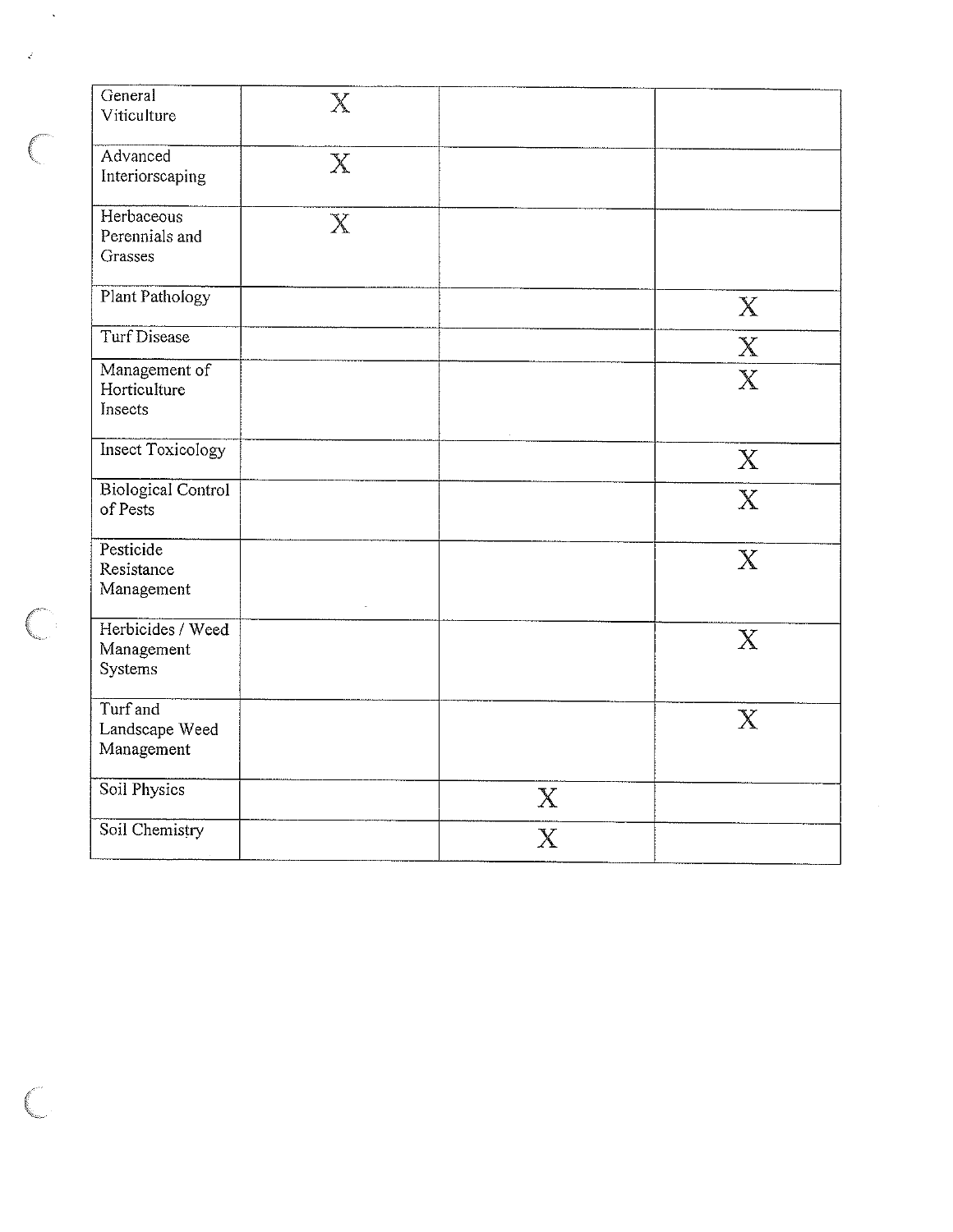Assessment activity

 $\hat{\boldsymbol{\epsilon}}$ 

 $\overline{\mathcal{L}}$ 

Learning outcome 1 : Demonstrate proficiencies and advanced practices and principles in horticultural production.

Assessment methods 1. Identify course(s), activities, exams, etc. where data were collected:

Courses Floral Crops production Environmental Nursery Production

Exams Final exit exam

2. Term/Year of collection:

3. Describe the data and the criteria used for evaluating student work:

Percentage of students meeting the proficiency standards of performance on exams.

4. List results from the assessment process:

5. Recommendations and plans for curricular improvement: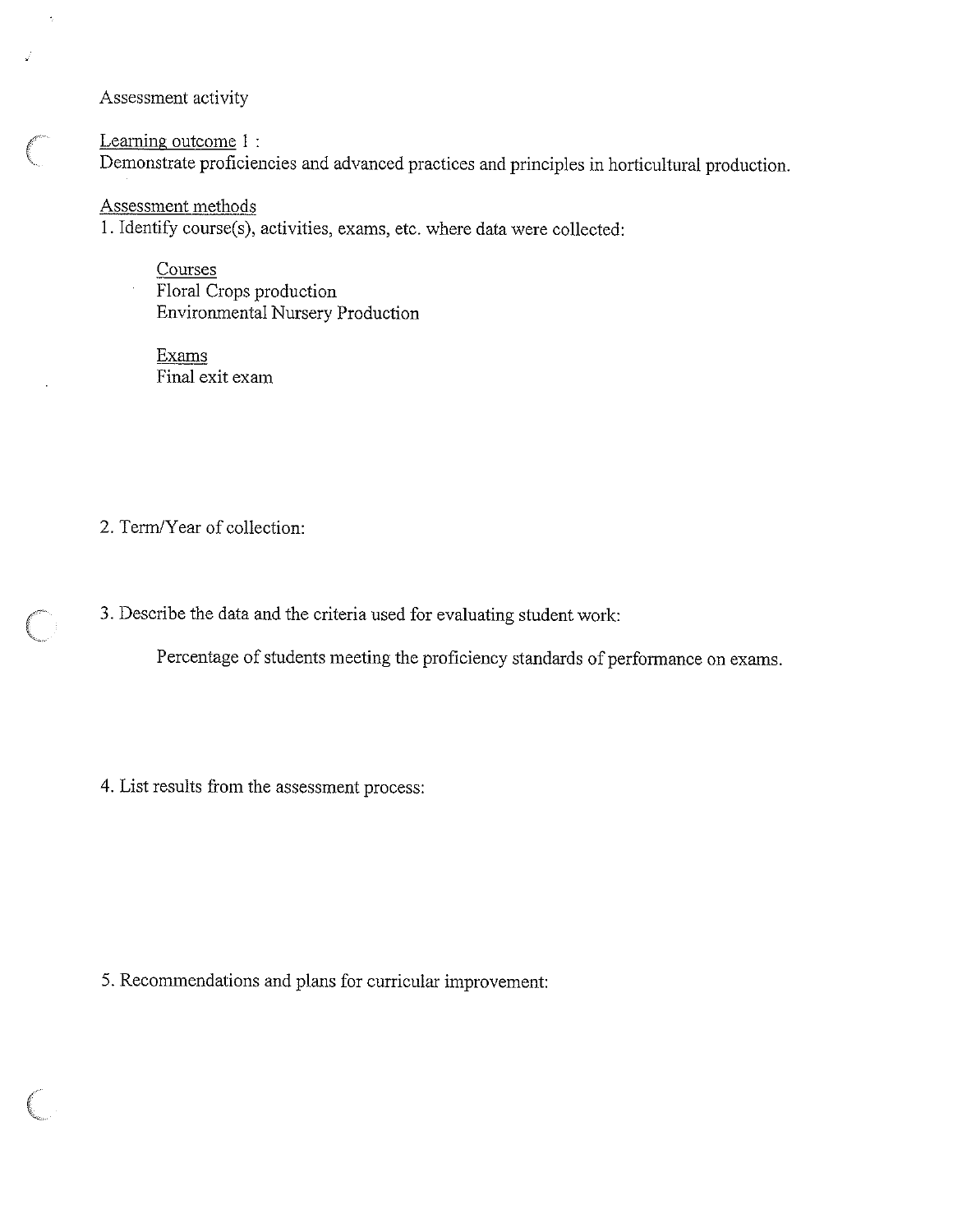### Learning outcome 2 :

 $\ddot{\phantom{a}}$ 

Demonstrate an understanding of the basic plant physiology associated with horticultural production.

Assessment methods

1. Identify course(s), activities, exams, etc. where data were collected:

2. Term/Year of collection:

3. Describe the data and the criteria used for evaluating student work:

4. List results from the assessment process:

5. Recommendations and plans for curricular improvement: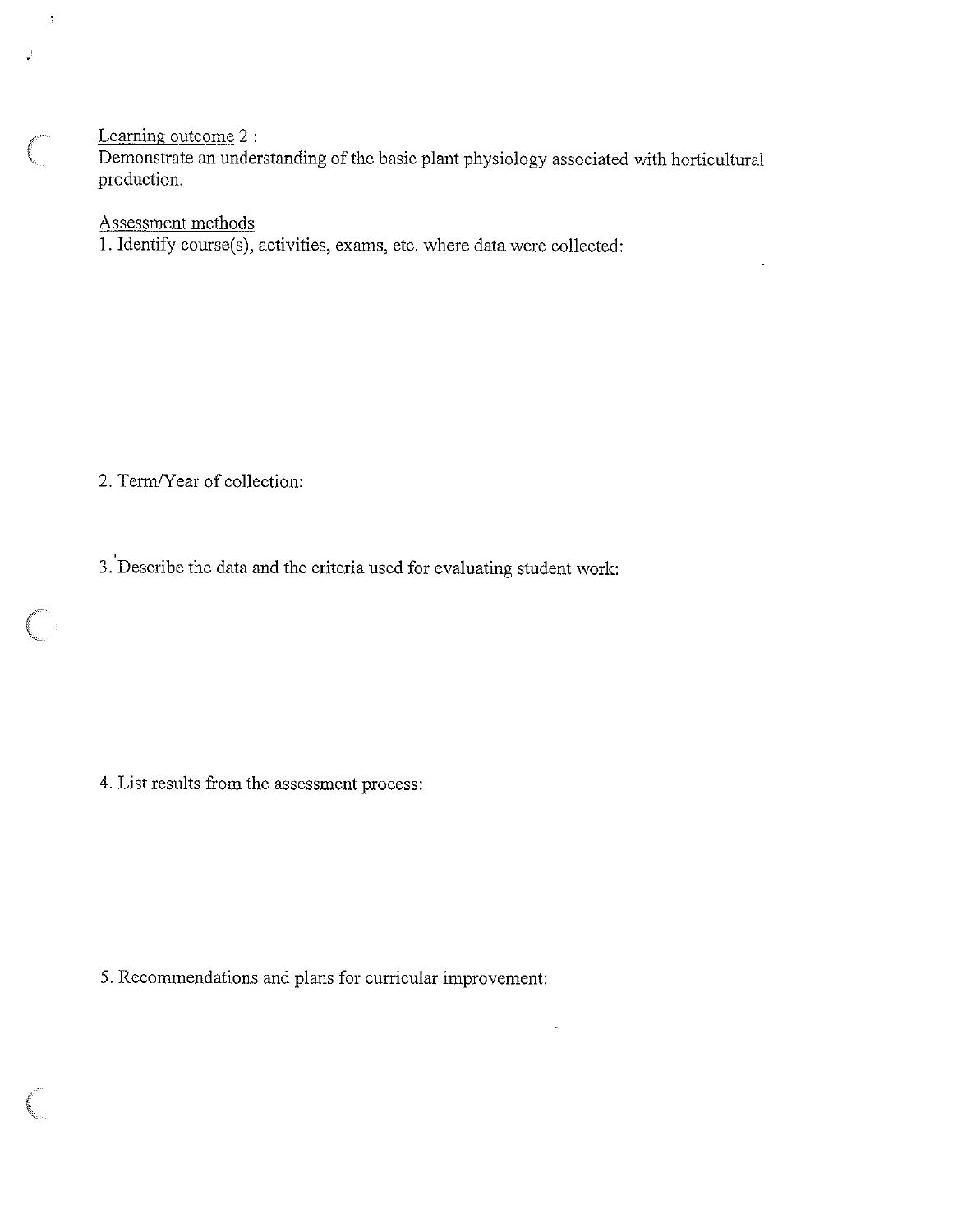Learning outcome 3 :

 $\dot{t}$ 

 $\bigg($ 

Demonstrate a proficiency in the practices and principles of pest management.

Assessment methods

1. Identify course(s), activities, exams, etc. where data were collected:

2. Term/Year of collection:

l,

 $\overline{C}$ 

3. Describe the data and the criteria used for evaluating student work:

4. List results from the assessment process:

5. Recommendations and plans for curricular improvement: